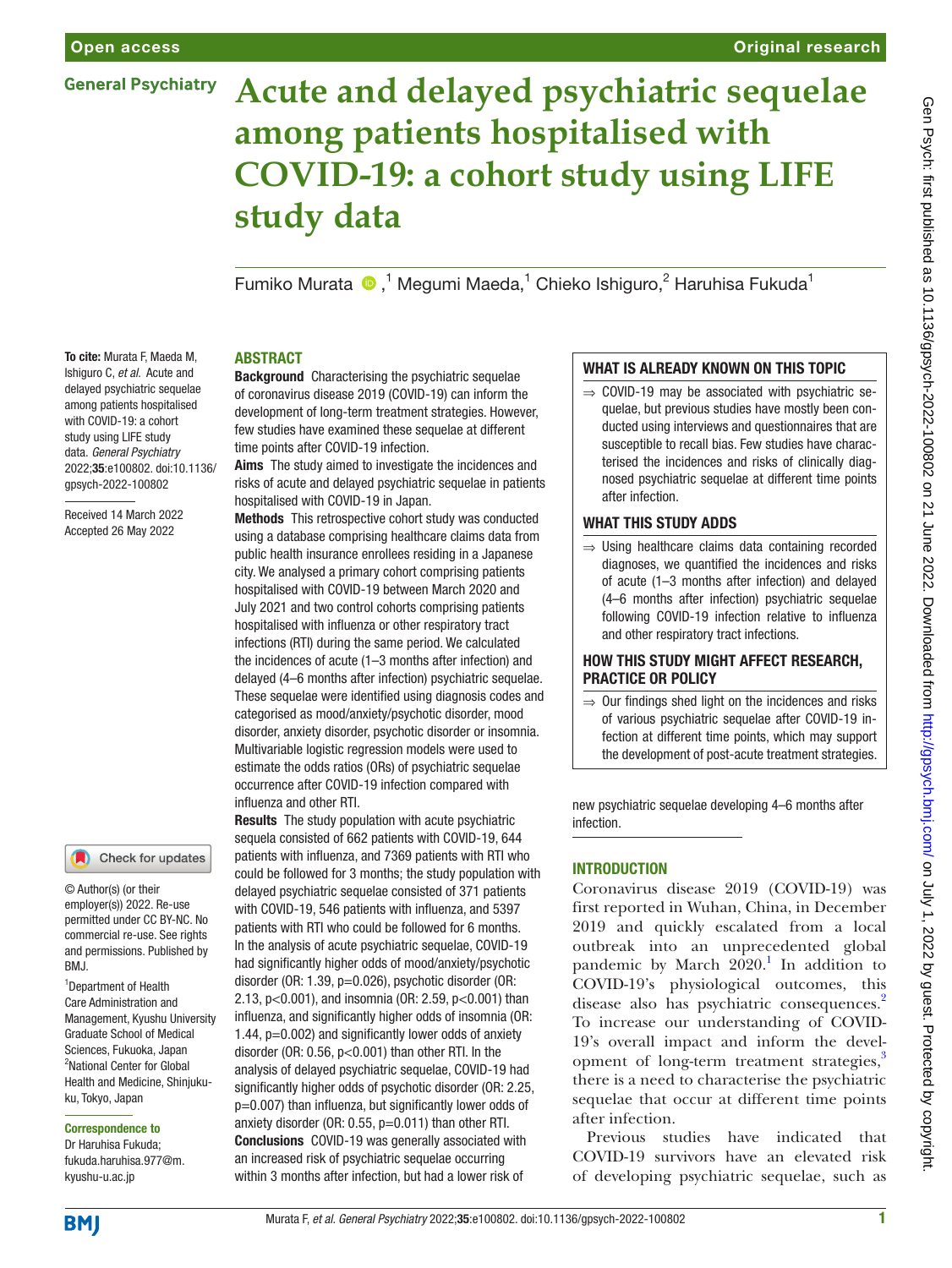# General Psychiatry

persistent fatigue,<sup>4-10</sup> anxiety,<sup>79</sup> depression,<sup>9</sup> and sleeping disorders. $\frac{6}{9}$  10 However, many of these studies were conducted using questionnaire-based surveys, face-toface interviews, and telephone surveys, which are susceptible to recall bias. Furthermore, patients with severe COVID-19 symptoms who require hospitalisation would be unable to participate in such studies during or soon after the acute phase, which increases the risk of selection bias toward asymptomatic and mild cases.

To address these shortcomings, studies have used healthcare data to analyse clinically diagnosed psychiatric outcomes after COVID-19 infection. For example, a US study showed that patients with COVID-19 had a higher risk of mental health disorders when compared with a non-infected contemporary control group and a non-infected historical control group (ie, people who did not experience the pandemic).<sup>11</sup> Similarly, a UK study reported that patients with COVID-19 had higher incidences of anxiety and mood disorders than patients with influenza or other respiratory tract infections  $(RTI)$ .<sup>[12](#page-8-8)</sup>

It has been proposed that post-acute COVID-19 sequelae should include conditions that persist or develop beyond 3 or 4 weeks after the onset of acute symptoms.<sup>13</sup> A systematic review reported that many studies evaluated the incidences of psychiatric sequelae within 3 months after COVID-19 infection, whereas few studies assessed sequelae that developed after that time period.<sup>14</sup> In Japan, a study found that patients with COVID-19 still experienced fatigue and other symptoms 4 months after infection,<sup>5</sup> but those findings were based on self-reported subjective symptoms through telephone interviews without clinical diagnoses. Therefore, there is a need to generate evidence on the relationship between COVID-19 infection and the occurrence of clinically diagnosed psychiatric sequelae at different time points in Japan.

To contribute to this evidence, this study was conducted to investigate the incidences and risks of acute and delayed psychiatric sequelae in patients hospitalised with COVID-19 in Japan using healthcare claims data.

#### **METHODS**

#### Study design and settings

This retrospective cohort study was conducted using data from September 2019 to October 2021. The data were provided by the Longevity Improvement & Fair Evidence (LIFE) Study, which is a research database project managed by Kyushu University (Fukuoka, Japan).<sup>[15](#page-8-12)</sup> The LIFE Study collects claims data from enrollees of Japan's National Health Insurance System and Latter-Stage Older Persons Health Care System residing in participating municipalities. The National Health Insurance System is a public insurance programme for persons aged 0–74 years, and the Latter-Stage Older Persons Health Care System is a public insurance programme for all persons aged ≥75 years and persons aged 65–74 years with specific diseases. The claims data include recorded diagnoses

based on the International Classification of Diseases, 10th Revision (ICD-10) codes, drug prescriptions and medical treatments during clinical encounters.

#### Study participants

The study participants comprised National Health Insurance System enrollees and Latter-Stage Older Persons Health Care System enrollees residing in Kobe City (Hyogo, Japan), which is a LIFE Study participant municipality. To comparatively evaluate the psychiatric sequelae of COVID-19 infection, we constructed a primary cohort and two control cohorts.

The primary cohort consisted of patients who had been hospitalised with a diagnosis of COVID-19 (ICD-10 codes: U071, U072, B34.2) between March 2020 and July 2021. Next, we constructed an influenza control cohort comprising patients who had been hospitalised with a diagnosis of influenza (ICD-10 codes: J09-11) between March 2020 and July 2021, as well as an RTI control cohort comprising patients who had been hospitalised with a diagnosis of any other RTI (J00-06, J12-18, J20-22) between March 2020 and July 2021. The use of patients with influenza and patients with other RTI as the control cohorts is similar to the method employed in a previous study.<sup>12</sup> We chose this approach because patients with influenza or other RTI may experience acute symptoms similar to patients with COVID-19 and could also be susceptible to the same post-acute sequelae.

We limited the analysis to patients who did not die during the index hospitalisation. Patients with a diagnosis of influenza or other RTI were excluded from the primary cohort, patients with a diagnosis of COVID-19 or other RTI were excluded from the influenza control cohort and patients with a diagnosis of COVID-19 or influenza were excluded from the RTI control cohort. The patients were followed for 3 months and 6 months after the index infection. Using the claims data, we identified patients hospitalised between 1 March 2020 and 31 July 2021 for the 3-month follow-up (until 31 October 2021), and patients hospitalised between 1 March 2020 and 30 April 2021 for the 6-month follow-up (until 31 October 2021).

#### Outcome measures

The study outcome was the occurrence of psychiatric sequelae after COVID-19 infection, influenza infection or other RTI.

At present, there is no universally accepted definition for post-acute COVID-19 symptoms. WHO has proposed the following clinical case definition: 'Post COVID-19 condition occurs in individuals with a history of probable or confirmed SARS-CoV-2 infection, usually 3 months from the onset of COVID-19 with symptoms and that last for at least 2 months and cannot be explained by an alternative diagnosis.'[16](#page-8-13) Other studies have also reported that a large proportion of patients still experience psychiatric symptoms 6 months after COVID-19 onset. $9^{14}$  Based on these reports, we examined the occurrence of psychiatric sequelae 1–3 months after the index infection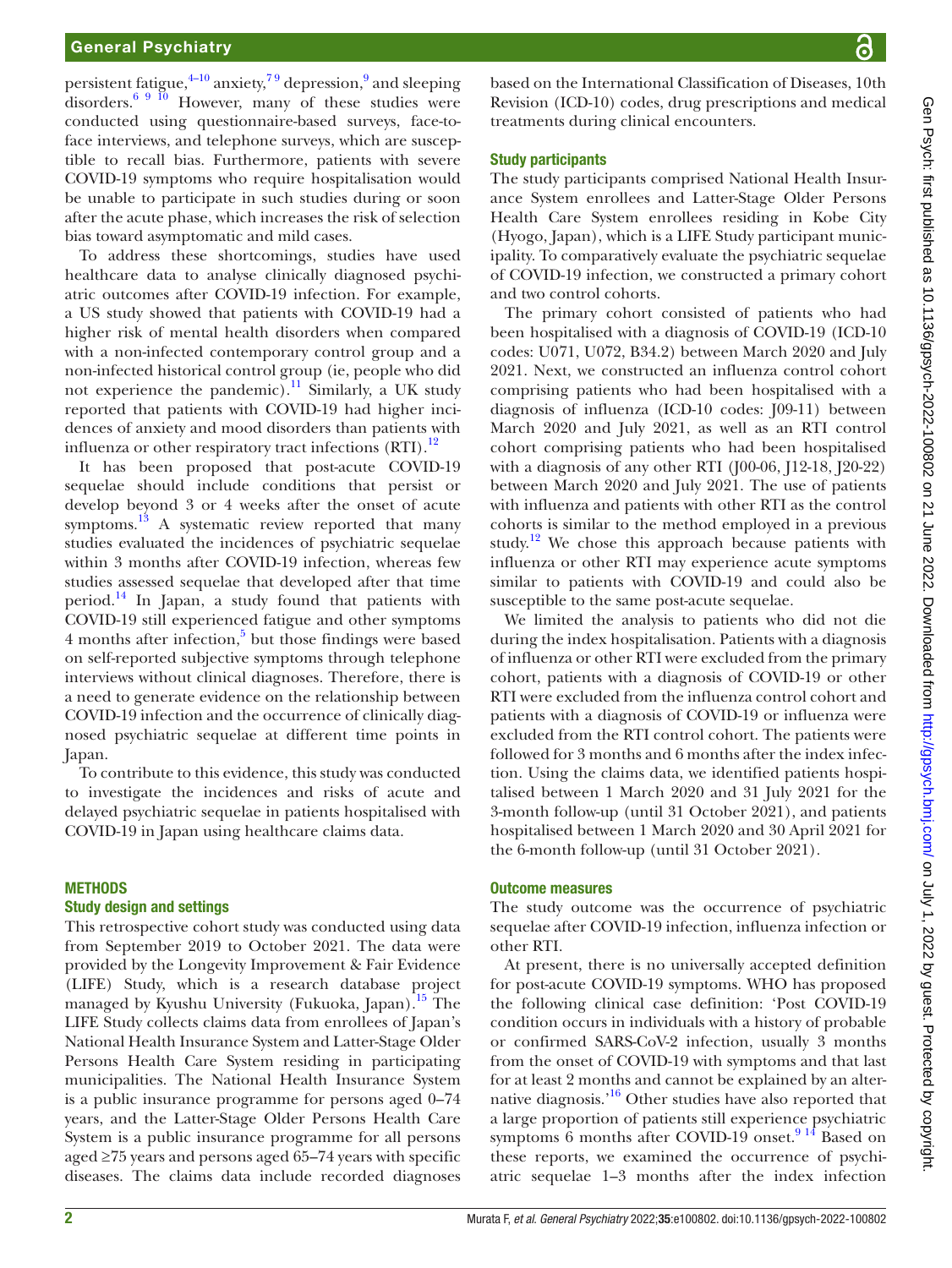(designated 'acute psychiatric sequelae') and 4–6 months after the index infection (designated 'delayed psychiatric sequelae').

The psychiatric sequelae were identified using ICD-10 codes and grouped into five categories: (1) mood/ anxiety/psychotic disorder (ICD-10 codes: F20–29, F30– F39, F40–F48), (2) mood disorder (F30–F39), (3) anxiety disorder (F40–F48), (4) psychotic disorder (F20–F29), and (5) insomnia (F51.0 or G47.0). Patients who had received diagnoses of any of these psychiatric disorders 6 months before the index infection were excluded from the analysis. For the analysis of delayed psychiatric sequelae (4–6 months after the index infection), we also excluded patients who received diagnoses of any of the psychiatric disorders in the first 3 months after the index infection.

## Statistical analysis

The patient characteristics were described using means with SD for continuous variables and numbers with percentages for categorical variables. To account for variations in patient characteristics, we acquired information on patient sex, age and comorbidities. Age was analysed using three categories ( $\leq 64$  years, 65–74 years, and  $\geq 75$ years). These categories were selected because Japan's health insurance system categorises persons aged 65–74 years and ≥75 years as 'early elderly' and 'late elderly', respectively.<sup>17</sup> The following comorbidities were identified and included in the analysis: hypertension (ICD-10 codes: I10–I16), diabetes (E10–E14), chronic lower respiratory disease (J40–J47), heart disease (I20–I25, I30–I52), chronic kidney disease (N18, I12), chronic liver disease (K70, K72, K73, K74, K76.0, K76.1, K76.6, K76.8), stroke (I63), dementia (F01, F02, F03, G31.0, G31.83), cancer (C00–D49, C81–C96), and rheumatoid arthritis (M05, M06).

This analysis sought to compare the incidences of psychiatric sequelae after COVID-19 infection with the incidences after influenza infection or other RTI. To produce comparable estimates, we used propensity score matching to control for variations between the primary cohort and control cohorts.[18](#page-9-0) We first calculated the propensity scores for becoming infected with COVID-19 and influenza using multivariable logistic regression models that adjusted for patient sex, age and comorbidities. Patients with COVID-19 were then matched with patients with influenza using these propensity scores, and the incidences of psychiatric sequelae were compared. The same process was used to match the patients with COVID-19 with the patients with RTI. Matching was performed through 1:1 nearest neighbour matching without replacement using a calliper width of 0.2 SDs of the logit of the propensity score. Absolute standardised differences below 0.10 were regarded as showing good balance between the cohorts.

To evaluate the risk of psychiatric sequelae occurrence after COVID-19 infection, we constructed multivariable logistic regression models for each of the five psychiatric

sequelae categories during 1–3 months (acute psychiatric sequelae) and 4–6 months (delayed psychiatric sequelae) after infection. These models included COVID-19 infection as the independent variable of interest, with influenza infection or other RTI as the reference category. The covariates included patient sex, age and comorbidities. Odds ratios (ORs) and 95% confidence intervals (CIs) were calculated.

We then conducted a sensitivity analysis to assess the robustness of our results. In Japanese claims data, patients may receive suspected diagnoses of psychiatric disorders. Therefore, such patients may not be undergoing any pharmacological treatment despite having recorded diagnoses. To provide a more stringent identification of the outcomes, we defined the psychiatric sequelae not only through ICD-10 codes but also through corresponding prescriptions of hypnotics/sedatives, anxiolytics, antipsychotics and other central nervous system agents. Furthermore, the inclusion of these prescriptions would enable us to focus on more severe psychiatric disorders that require pharmacological treatment. These drug prescriptions were identified using Japanese drug codes recorded in the claims data. Based on these newly defined outcomes, we recalculated the ORs and 95% CIs of psychiatric sequelae occurrence after COVID-19 infection compared with influenza or other RTI.

All statistical analyses were performed using Stata V.17 (Stata Corp, College Station, Texas, USA). Statistical significance (two sided) was set at 5%.

# RESULTS

[Figure](#page-3-0) 1 shows the flowchart of patient selection in the primary cohort and control cohorts for the 3-month and 6-month follow-up periods. For the 3-month follow-up, we identified 662 patients who had been hospitalised with COVID-19, 644 patients who had been hospitalised with influenza, and 7369 patients who had been hospitalised with other RTI. For the 6-month follow-up, we identified 371 patients who had been hospitalised with COVID-19, 546 patients who had been hospitalised with influenza, and 5397 patients who had been hospitalised with other RTI. [Table](#page-4-0) 1 summarises the characteristics of the primary and control cohorts according to follow-up period. For the 3-month follow-up, patients with COVID-19 had a mean age (SD) of 72.7 (16.5) years, and women accounted for 54.8% of the cohort. For the 6-month follow-up, patients with COVID-19 had a mean age (SD) of 72.5 (17.1) years, and women accounted for 55.3% of the cohort. The most prevalent comorbidity among the patients with COVID-19 was hypertension for both the 3-month follow-up (55.9%) and 6-month follow-up (58.0%).

[Table](#page-5-0) 2 shows the characteristics of the cohorts after propensity score matching. After matching the primary cohort and influenza control cohort for the 3-month follow-up, the patients with COVID-19 and patients with influenza had a mean age (SD) of 78.9 (11.5) years and 77.5 (14.1) years, respectively. Women accounted for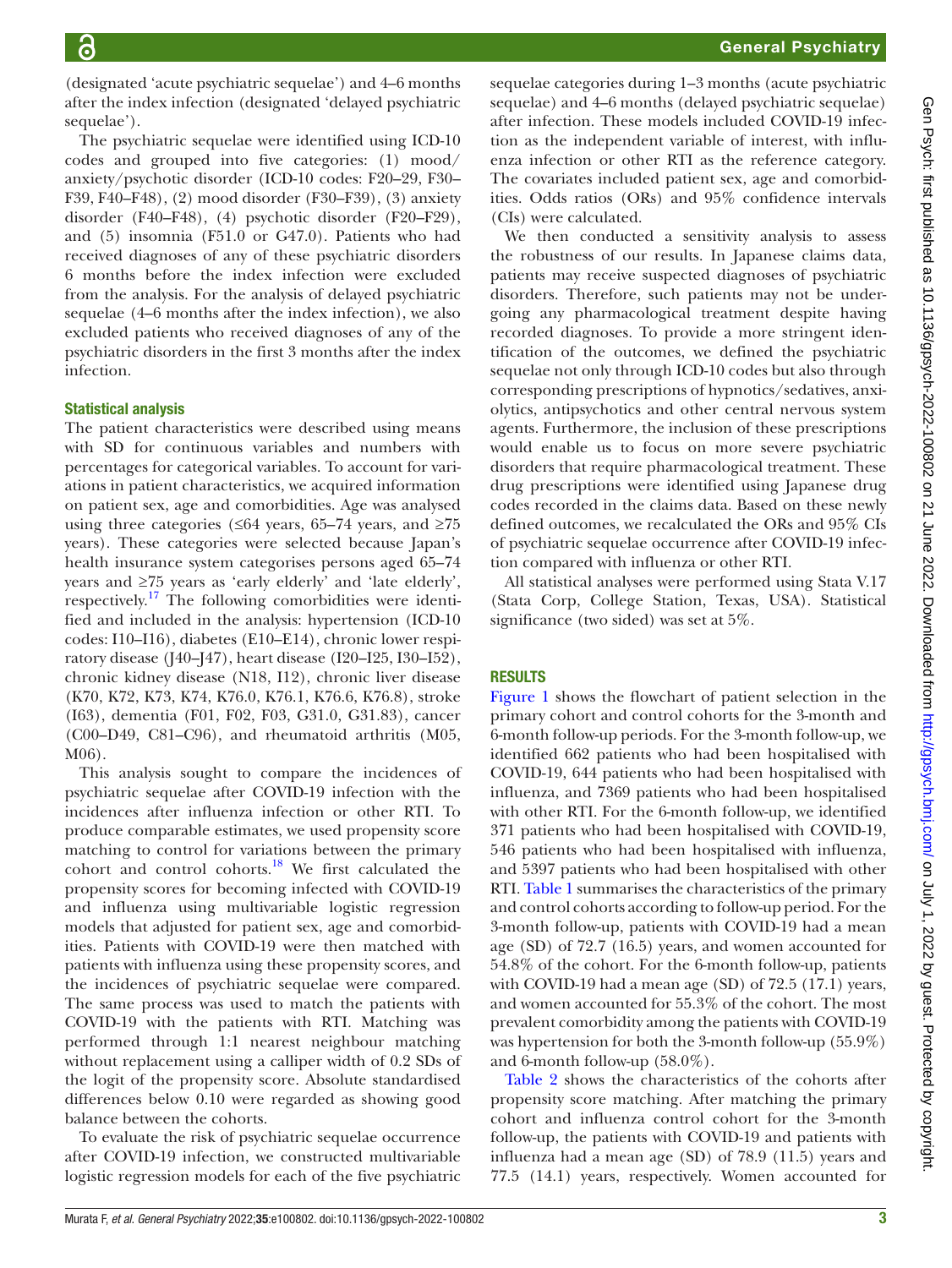

<span id="page-3-0"></span>Figure 1 Flowchart of patient selection. RTI, respiratory tract infection.

57.5% of patients with COVID-19 and 53.8% of patients with influenza. For the 6-month follow-up, patients with COVID-19 and influenza had a mean age (SD) of 78.5 (11.7) years and 78.1 (12.6) years, respectively. Women accounted for 56.8% of patients with COVID-19 and 55.4% of patients with influenza. After matching the primary cohort and RTI control cohort for the 3-month follow-up, the patients with COVID-19 and other RTI had a mean age (SD) of 74.7 (14.7) years and 74.9 (16.1) years, respectively. Women accounted for 54.4% of patients with COVID-19 and 55.3% of patients with other RTI. For the 6-month follow-up, the patients with COVID-19 and other RTI had a mean age (SD) of 74.4 (15.9) years and 73.7 (17.2) years, respectively. Women accounted for 55.0% of patients with COVID-19 and 54.7% of patients with other RTI. All absolute standardised differences were below 0.1, with the exception of age in the matched primary cohort and influenza control cohort for the 3-month follow-up.

The incidences of acute and delayed psychiatric sequelae after propensity score matching are presented in [table](#page-6-0) 3. Among the psychiatric sequelae that occurred 1–3 months after infection in the matched primary cohort and influenza control cohort, insomnia had the highest incidence in both patients with COVID-19  $(61.7\%)$  and patients with influenza  $(38.5\%)$ . Similarly, insomnia also had the highest incidence in both patients with COVID-19 (46.3%) and patients with influenza (37.9%) 4–6 months after infection. Among the psychiatric sequelae that occurred 1–3 months after infection in the matched primary cohort and RTI control cohort, insomnia had the highest incidence in both patients with COVID-19 (61.1%) and patients with other RTI  $(52.8\%)$ . Similarly, insomnia also had the highest incidence in both

patients with COVID-19 (44.4%) and patients with other RTI (48.9%) 4–6 months after infection.

[Table](#page-6-1) 4 presents the results of the multivariable logistic regression analyses of acute and delayed psychiatric sequelae in the matched cohorts (ie, patients with COVID-19 matched with patients with influenza and patients with COVID-19 matched with patients with other RTI). For acute psychiatric sequelae occurring 1–3 months after infection, COVID-19 had significantly higher odds of mood/anxiety/psychotic disorder (OR: 1.39, 95%CI: 1.04 to 1.85, p=0.026), psychotic disorder (OR: 2.13, 95%CI: 1.42 to 3.18, p<0.001) and insomnia (OR: 2.59, 95%CI: 1.97 to 3.41, p<0.001) when compared with influenza. In contrast, COVID-19 had significantly higher odds of insomnia (OR: 1.44, 95% CI: 1.14 to 1.82, p=0.002) and significantly lower odds of anxiety disorder (OR: 0.56, 95%CI: 0.40 to 0.76, p<0.001) when compared with other RTI. For delayed psychiatric sequelae occurring 4–6 months after infection, COVID-19 had significantly higher odds of psychotic disorder (OR: 2.25, 95%CI: 1.25 to 4.04, p=0.007) when compared with influenza. In contrast, COVID-19 had significantly lower odds of anxiety disorder (OR: 0.55, 95%CI:0.34 to 0.87, p=0.011) when compared with other RTI.

We also conducted a sensitivity analysis in which the psychiatric sequelae were defined using both ICD-10 codes and drug prescriptions. The results of this sensitivity analysis are shown in [table](#page-7-0) 5. For acute psychiatric sequelae occurring 1–3 months after infection, COVID-19 had significantly higher odds of mood/ anxiety/psychotic disorder (OR: 1.38, 95%CI: 1.02 to 1.87, p=0.038), psychotic disorder (OR: 1.79, 95%CI: 1.19 to 2.70, p=0.005) and insomnia (OR: 2.88, 95%CI: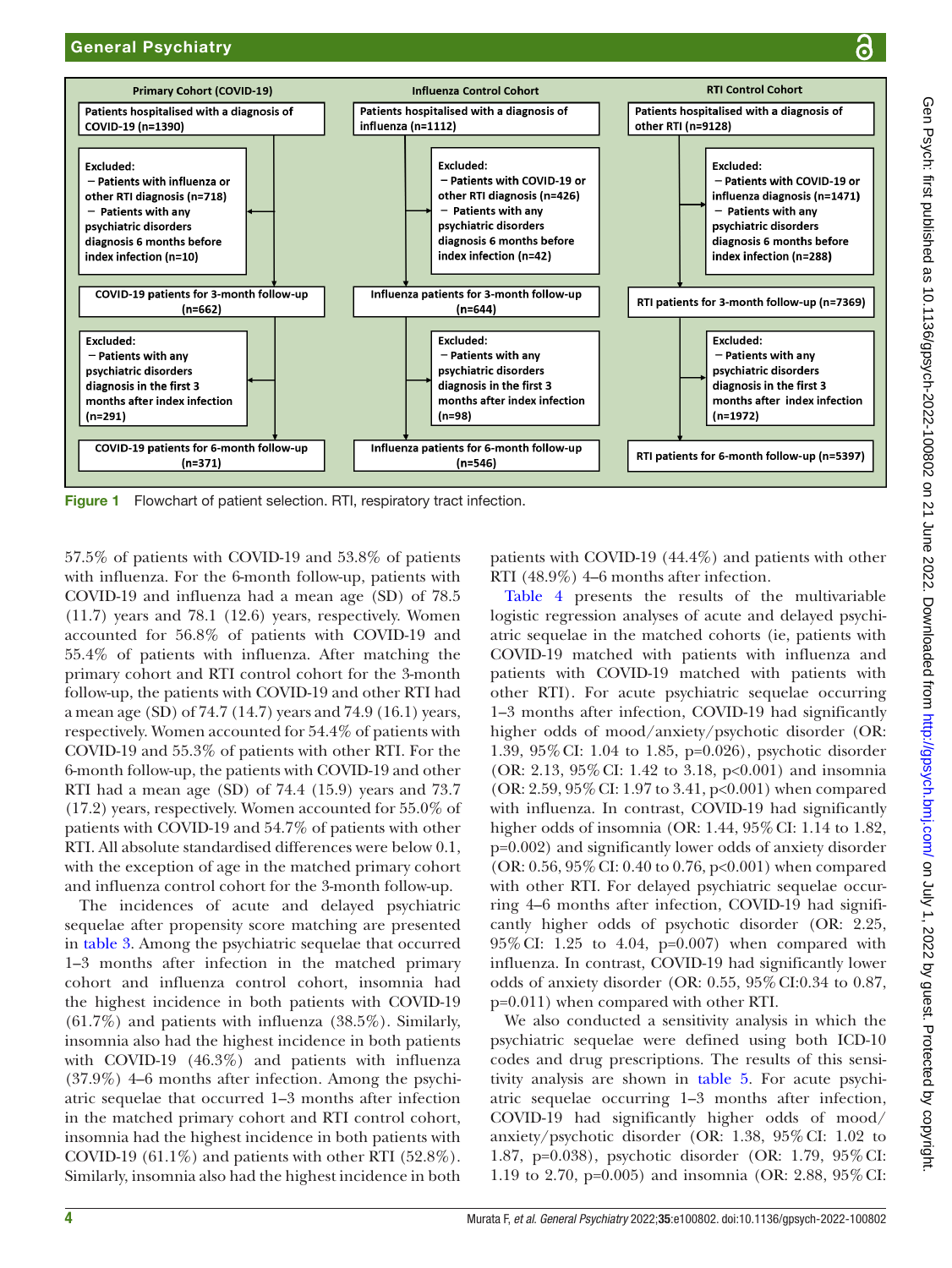#### <span id="page-4-0"></span>Table 1 Patient characteristics 3-Month follow-up 6-Month follow-up **Hospitalised** with COVID-19 **Hospitalised** with influenza Hospitalised with other RTI **Hospitalised** with COVID-19 **Hospitalised** with influenza **Hospitalised** with other RTI No. of patients 662 644 7369 371 546 5397 Sex Female 363 (54.8) 345 (53.6) 3901 (52.9) 205 (55.3) 296 (54.2) 2874 (53.3) Age Mean (SD), years 72.7 (16.5) 78.5 (14.4) 79.0 (14.2) 72.5 (17.1) 78.8 (13.8) 78.6 (14.1) ≤64 years 144 (21.8) 52 (8.1) 702 (9.5) 85 (22.9) 38 (7.0) 555 (10.3) 65–74 years 149 (22.5) 123 (19.1) 1189 (16.1) 75 (20.2) 108 (19.8) 906 (16.8) ≥75 years 369 (55.7) 469 (72.8) 5478 (74.3) 211 (56.9) 400 (73.3) 3936 (72.9) **Comorbidities** Hypertension 370 (55.9) 415 (64.4) 4805 (65.2) 215 (58.0) 357 (65.4) 3535 (65.5) Diabetes 306 (46.2) 299 (46.4) 3439 (46.7) 169 (45.6) 261 (47.8) 2509 (46.5) Chronic lower respiratory disease 111 (16.8) 151 (23.4) 2256 (30.6) 65 (17.5) 133 (24.4) 1702 (31.5) Heart disease 227 (34.3) 325 (50.5) 3896 (52.9) 140 (37.7) 276 (50.5) 2857 (52.9) Chronic kidney disease 40 (6.0) 64 (9.9) 746 (10.1) 27 (7.3) 53 (9.7) 542 (10.0) Chronic liver disease 76 (11.5) 80 (12.4) 831 (11.3) 47 (12.7) 69 (12.6) 623 (11.5) Stroke 53 (8.0) 94 (14.6) 950 (12.9) 37 (10.0) 78 (14.3) 704 (13.0) Dementia 89 (13.4) 106 (16.5) 1461 (19.8) 55 (14.8) 90 (16.5) 1063 (19.7) Cancer 113 (17.1) 194 (30.1) 1993 (27.0) 58 (15.6) 160 (29.3) 1454 (26.9) Rheumatoid arthritis 18 (2.7) 35 (5.4) 368 (5.0) 10 (2.7) 29 (5.3) 281 (5.2)

Values are presented as number (%) unless otherwise indicated.

COVID-19, coronavirus disease 2019; RTI, respiratory tract infection.

2.18 to 3.81, p<0.001) when compared with influenza. Furthermore, COVID-19 had significantly higher odds of insomnia (OR: 1.80, 95%CI: 1.42 to 2.27, p<0.001) when compared with other RTI. For delayed psychiatric sequelae occurring 4–6 months after infection, COVID-19 had higher odds for all psychotic sequelae (except mood disorder) when compared with influenza, but these relationships were not statistically significant (mood/ anxiety/psychotic disorder: OR: 1.09, 95%CI: 0.70 to 1.70, p=0.688; anxiety disorder: OR: 1.15, 95%CI: 0.54 to 2.43, p=0.715; psychotic disorder: OR: 1.27, 95%CI: 0.69 to 2.35, p=0.436; insomnia: OR: 1.22, 95%CI: 0.82 to 1.80, p=0.322). Finally, COVID-19 had significantly lower odds of anxiety disorder (OR: 0.56, 95%CI: 0.30 to 1.03, p=0.011), psychotic disorder (OR: 0.56, 95%CI: 0.34 to 0.94, p=0.027), and insomnia (OR: 0.69, 95%CI: 0.49 to 0.98, p=0.036) occurring 4–6 months after infection when compared with other RTI.

#### **DISCUSSION** Main findings

In this study, we evaluated the incidences and risks of acute and delayed psychiatric sequelae among patients

hospitalised with COVID-19 in a major Japanese city. By using healthcare claims data, we were able to identify clinically diagnosed infections and psychiatric disorders in the study patients. Furthermore, the data allowed us to follow the patients for a relatively long period of time with fewer dropouts than a previous Japanese study that used telephone survey data.<sup>[5](#page-8-11)</sup> Our analysis indicated that patients with COVID-19 were more likely to develop mood/anxiety/psychotic disorder, psychotic disorder and insomnia within 3 months than patients with influenza. Next, patients with COVID-19 were more likely to develop insomnia and less likely to develop anxiety disorder within 3 months than patients with other RTI. In contrast, patients with COVID-19 were more likely to develop psychotic disorder 4–6 months after infection than patients with influenza but less likely to develop anxiety disorder 4–6 months after infection than patients with other RTI. To our knowledge, this is the first study to characterise the differences in new and delayed psychiatric sequelae among COVID-19 survivors.

We observed that patients with COVID-19 had a higher risk of developing psychiatric sequelae within 3 months than patients with other infections, which is consistent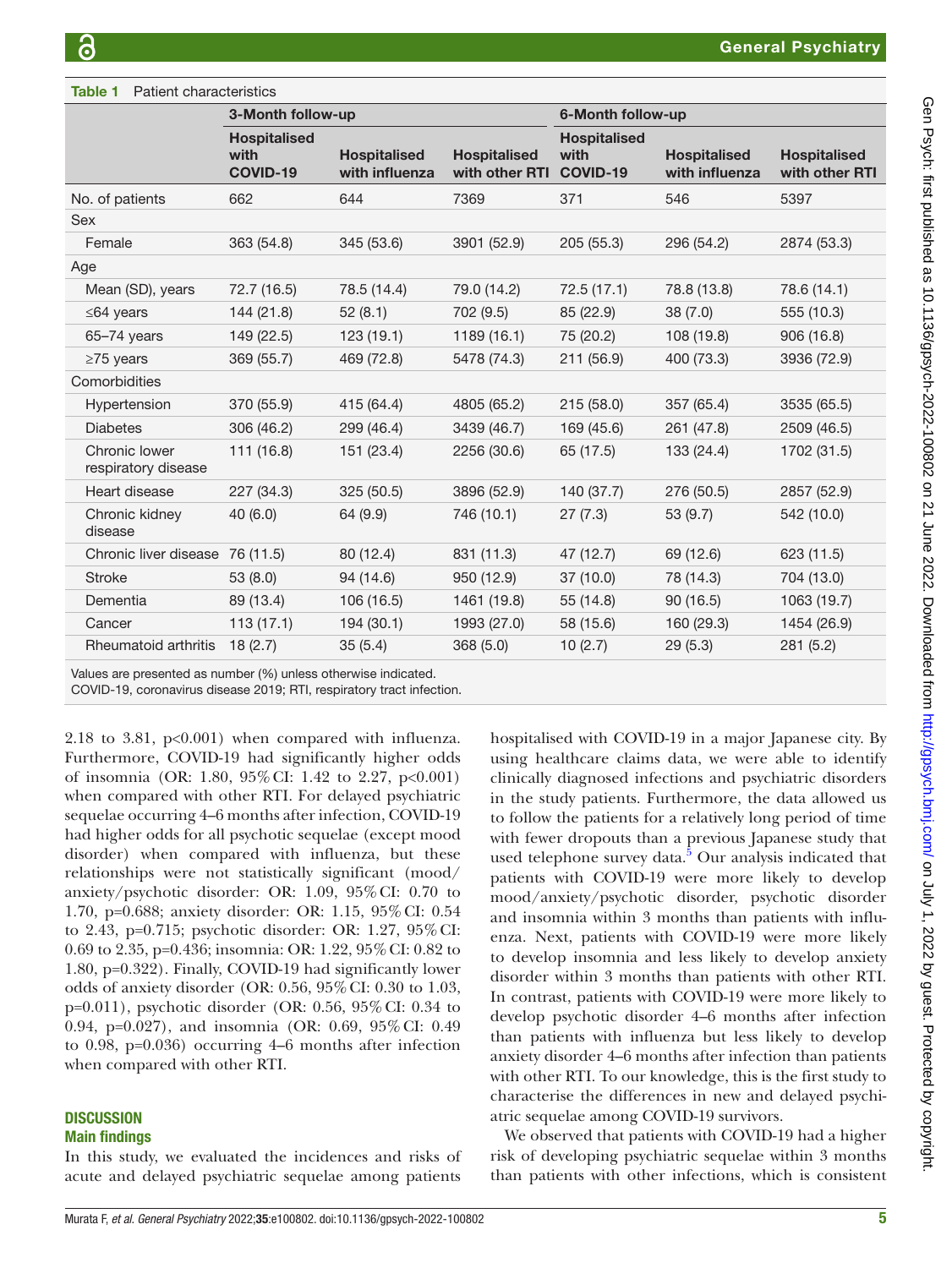|                                                                                                                                         |                                  |                                            | After infection in the matched primary cohort and influenza control cohort |                                  |                                            |              |                                  |                                          | After infection in the matched primary cohort and RTI control cohort |                                  |                                 |                             |
|-----------------------------------------------------------------------------------------------------------------------------------------|----------------------------------|--------------------------------------------|----------------------------------------------------------------------------|----------------------------------|--------------------------------------------|--------------|----------------------------------|------------------------------------------|----------------------------------------------------------------------|----------------------------------|---------------------------------|-----------------------------|
|                                                                                                                                         | 3-Month follow-up                |                                            |                                                                            | Month follow-up<br>မ             |                                            |              | 3-Month follow-up                |                                          |                                                                      | 6-Month follow-up                |                                 |                             |
|                                                                                                                                         | Hospitalised<br>COVID-19<br>with | with influenza differences<br>Hospitalised | Standardised                                                               | Hospitalised<br>COVID-19<br>with | with influenza differences<br>Hospitalised | Standardised | Hospitalised<br>COVID-19<br>with | Hospitalised<br>with other<br><b>RTI</b> | Standardised<br>differences                                          | Hospitalised<br>COVID-19<br>with | Hospitalised<br>with other<br>E | Standardised<br>differences |
| No. of patients                                                                                                                         | 457                              | 457                                        |                                                                            | 285                              | 285                                        |              | 597                              | 597                                      |                                                                      | 333                              | 333                             |                             |
| Sex                                                                                                                                     |                                  |                                            |                                                                            |                                  |                                            |              |                                  |                                          |                                                                      |                                  |                                 |                             |
| Female                                                                                                                                  | 263 (57.5)                       | 246 (53.8)                                 | 0.075                                                                      | 162 (56.8)                       | 158 (55.4)                                 | 0.028        | 325 (54.4)                       | 330 (55.3)                               | $-0.017$                                                             | 183 (55.0)                       | 182 (54.7)                      | 0.006                       |
| Age                                                                                                                                     |                                  |                                            |                                                                            |                                  |                                            |              |                                  |                                          |                                                                      |                                  |                                 |                             |
| Mean (SD), years                                                                                                                        | 78.9 (11.5)                      | 77.5(14.1)                                 | 0.107                                                                      | 78.5(11.7)                       | 78.1 (12.6)                                | 0.028        | 74.7 (14.7)                      | 74.9 (16.1)                              | $-0.016$                                                             | 74.4 (15.9)                      | 73.7 (17.2)                     | 0.040                       |
| Comorbidities                                                                                                                           |                                  |                                            |                                                                            |                                  |                                            |              |                                  |                                          |                                                                      |                                  |                                 |                             |
| Hypertension                                                                                                                            | 300 (65.6)                       | 294 (64.3)                                 | 0.027                                                                      | 192 (67.4)                       | 183 (64.2)                                 | 0.066        | 370 (62.0)                       | 392 (65.7)                               | $-0.077$                                                             | 215 (64.6)                       | 206 (61.9)                      | 0.056                       |
| <b>Diabetes</b>                                                                                                                         | 216 (47.3)                       | 228 (49.9)                                 | $-0.052$                                                                   | 147 (51.6)                       | 148 (51.9)                                 | $-0.007$     | 305(51.1)                        | 297 (49.7)                               | 0.027                                                                | 169 (50.8)                       | 163 (48.9)                      | 0.036                       |
| respiratory disease<br>Chronic lower                                                                                                    | 99 (21.7)                        | 97(21.2)                                   | 0.011                                                                      | 59 (20.7)                        | 53 (18.6)                                  | 0.053        | 111 (18.6)                       | 109 (18.3)                               | 0.009                                                                | 65 (19.5)                        | 66 (19.8)                       | $-0.008$                    |
| Heart disease                                                                                                                           | 222 (48.6)                       | 209 (45.7)                                 | 0.057                                                                      | 138 (48.4)                       | 133 (46.7)                                 | 0.035        | 227 (38.0)                       | 229 (38.4)                               | $-0.007$                                                             | 140 (42.0)                       | 129 (38.7)                      | 0.067                       |
| Chronic kidney<br>disease                                                                                                               | 39(8.5)                          | 39 (8.5)                                   | $-0.000$                                                                   | (9.1)<br>26                      | 28 (9.8)                                   | $-0.024$     | 40 (6.7)                         | 38 (6.4)                                 | 0.014                                                                | 27(8.1)                          | 27(8.1)                         | $-0.000$                    |
| Chronic liver<br>disease                                                                                                                | 59 (12.9)                        | 51 (11.2)                                  | 0.054                                                                      | 36 (12.6)                        | 33(11.6)                                   | 0.032        | 76 (12.7)                        | 56 (9.4)                                 | 0.107                                                                | 47 (14.1)                        | 39 (11.7)                       | 0.072                       |
| Stroke                                                                                                                                  | 52 (11.4)                        | 59 (12.9)                                  | $-0.047$                                                                   | 37(13.0)                         | 39 (13.7)                                  | $-0.021$     | 53 (8.9)                         | 47 (7.9)                                 | 0.036                                                                | 37(11.1)                         | 38 (11.4)                       | $-0.009$                    |
| Dementia                                                                                                                                | 82 (17.9)                        | 75 (16.4)                                  | 0.041                                                                      | 52 (18.2)                        | 54 (18.9)                                  | $-0.018$     | 89 (14.9)                        | 99 (16.6)                                | $-0.046$                                                             | 55 (16.5)                        | 59 (17.7)                       | $-0.032$                    |
| Cancer                                                                                                                                  | 111(24.3)                        | 111 (24.3)                                 | $-0.000$                                                                   | 57 (20.0)                        | 54 (18.9)                                  | 0.027        | 113 (18.9)                       | 109(18.3)                                | 0.017                                                                | 58 (17.4)                        | 62(18.6)                        | $-0.031$                    |
| Rheumatoid<br>arthritis                                                                                                                 | 17(3.7)                          | 19(4.2)                                    | $-0.022$                                                                   | (3.2)<br>တ                       | 10(3.5)                                    | $-0.020$     | 18(3.0)                          | (1.7)                                    | 0.089                                                                | 10(3.0)                          | 9(2.7)                          | 0.018                       |
| COVID-19, coronavirus disease 2019; RTI, respiratory tract infection.<br>Values are presented as number (%) unless otherwise indicated. |                                  |                                            |                                                                            |                                  |                                            |              |                                  |                                          |                                                                      |                                  |                                 |                             |

Table 2 Patient characteristics after propensity score matching

<span id="page-5-0"></span>Table 2

Patient characteristics after propensity score matching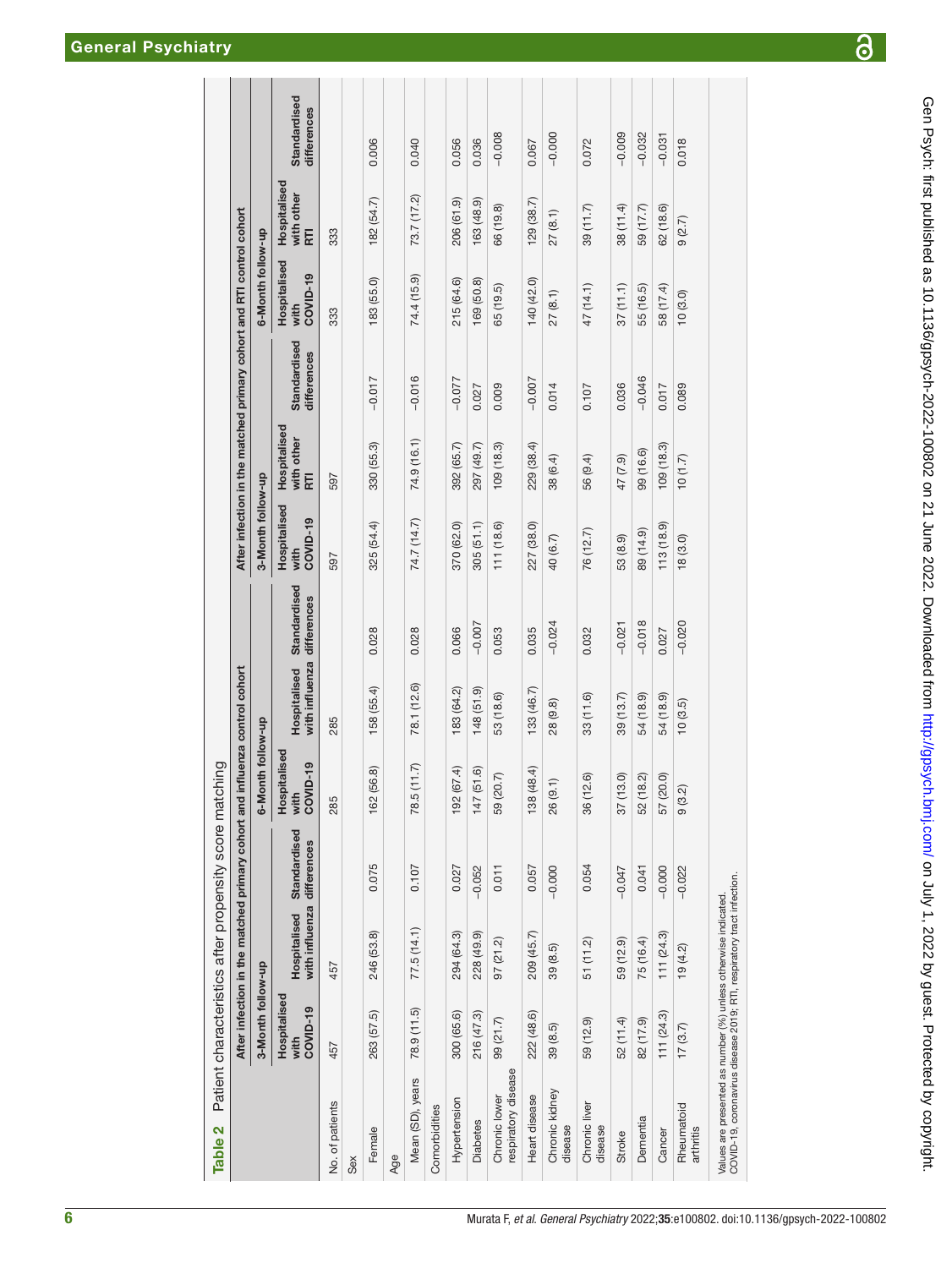| Table 3                                                                                                     |                                               | Incidences of psychiatric sequelae after propensity score matching                                         |                                                             |                                                                       |                                       |                                                                      |                                       |                                        |
|-------------------------------------------------------------------------------------------------------------|-----------------------------------------------|------------------------------------------------------------------------------------------------------------|-------------------------------------------------------------|-----------------------------------------------------------------------|---------------------------------------|----------------------------------------------------------------------|---------------------------------------|----------------------------------------|
|                                                                                                             | cohort                                        | After infection in the matched primary cohort and influenza control                                        |                                                             |                                                                       |                                       | After infection in the matched primary cohort and RTI control cohort |                                       |                                        |
|                                                                                                             |                                               | Acute: 1-3 months after infection                                                                          |                                                             | Delayed: 4-6 months after infection Acute: 1-3 months after infection |                                       |                                                                      | Delayed: 4-6 months after infection   |                                        |
|                                                                                                             | Hospitalised<br>COVID-19<br>$(n=457)$<br>with | <b>Hospitalised with</b><br>influenza (n=457)                                                              | <b>Hospitalised</b><br><b>COVID-19</b><br>$(n=285)$<br>with | <b>Hospitalised with</b><br>influenza (n=285)                         | Hospitalised with<br>COVID-19 (n=597) | Hospitalised with<br>other RTI (n=597)                               | COVID-19 (n=333)<br>Hospitalised with | Hospitalised with<br>other RTI (n=333) |
| Mood/anxiety/psychotic<br>disorder                                                                          | 167 (36.5)                                    | 130 (28.4)                                                                                                 | 89 (31.2)                                                   | 74 (26.0)                                                             | 207 (34.7)                            | 247 (41.4)                                                           | 104(31.2)                             | 123 (36.9)                             |
| Mood disorder                                                                                               | 92(20.1)                                      | 68 (14.9)                                                                                                  | 47 (16.5)                                                   | 39(13.7)                                                              | 114(19.1)                             | 136 (22.8)                                                           | 53 (15.9)                             | 66 (19.8)                              |
| Anxiety disorder                                                                                            | 58 (12.7)                                     | 55 (12.0)                                                                                                  | 29 (10.2)                                                   | 32(11.2)                                                              | 75 (12.6)                             | 123 (20.6)                                                           | 34 (10.2)                             | 55 (16.5)                              |
| Psychotic disorder                                                                                          | 87 (19.0)                                     | 44 (9.6)                                                                                                   | 42 (14.7)                                                   | 21 (7.4)                                                              | 103(17.3)                             | 121 (20.3)                                                           | 47 (14.1)                             | 54 (16.2)                              |
| Insomnia                                                                                                    | 282 (61.7)                                    | 176(38.5)                                                                                                  | 32(46.3)                                                    | 108(37.9)                                                             | 365 (61.1)                            | 315(52.8)                                                            | 148 (44.4)                            | 163 (48.9)                             |
| COVID-19, coronavirus disease 2019; RTI, respiratory tract infection.<br>Values are presented as number (%) |                                               |                                                                                                            |                                                             |                                                                       |                                       |                                                                      |                                       |                                        |
|                                                                                                             |                                               |                                                                                                            |                                                             |                                                                       |                                       |                                                                      |                                       |                                        |
|                                                                                                             |                                               |                                                                                                            |                                                             |                                                                       |                                       |                                                                      |                                       |                                        |
|                                                                                                             |                                               |                                                                                                            |                                                             |                                                                       |                                       |                                                                      |                                       |                                        |
|                                                                                                             |                                               |                                                                                                            |                                                             |                                                                       |                                       |                                                                      |                                       |                                        |
| Table 4                                                                                                     |                                               | Results of the multivariable logistic regression analyses of psychiatric sequelae after COVID-19 infection |                                                             |                                                                       |                                       |                                                                      |                                       |                                        |
|                                                                                                             |                                               | Acute: 1-3 months after COVID-19 infection                                                                 |                                                             |                                                                       |                                       | Delayed: 4-6 months after COVID-19 infection                         |                                       |                                        |
|                                                                                                             |                                               | COVID-19 vs influenza                                                                                      |                                                             | COVID-19 vs other RTI                                                 |                                       | COVID-19 vs influenza                                                |                                       | COVID-19 vs other RTI                  |
|                                                                                                             |                                               | OR (95% CI)                                                                                                | <b>P</b> value                                              | OR (95% CI)                                                           | <b>P</b> value                        | OR (95% CI)                                                          | OR (95% CI)<br><b>P</b> value         | <b>P</b> value                         |
|                                                                                                             |                                               |                                                                                                            |                                                             |                                                                       |                                       |                                                                      |                                       |                                        |

ခြ

0.190 0.097

0.75 (0.54 to 1.05) 0.76 (0.51 to 1.14)

0.183 0.380 0.583 0.007

 $1.30(0.88 to 1.91)$ 1.24 (0.77 to 1.98) 0.86 (0.50 to 1.48) 2.25 (1.25 to 4.04) 1.40 (1.00 to 1.96)

 $0.011$ 0.437 0.187

 $0.55(0.34 to 0.87)$  $0.84(0.54 to 1.31)$  0.81 (0.59 to 1.11)

0.052

0.002 0.231

 $0.007$  $< 0.001$ 

2.59 (1.97 to 3.41)

<span id="page-6-1"></span><span id="page-6-0"></span>Psychotic disorder Anxiety disorder Mood disorder

Insomnia

0.919

Mood/anxiety/psychotic disorder 1.39 (1.04 to 1.85) 0.026 0.76 (0.59 to 0.96) 0.023 1.30 (0.88 to 1.91) 0.183 0.75 (0.54 to 1.05) 0.097 Mood disorder 1.37 (0.96 to 1.96 to 1.963 0.80 (0.60 to 1.06 o.1.06 to 1.24 (0.77 to 1.06) 0.1980 0.380 0.198 Anxiety disorder 1.02 (0.68 to 1.53) 0.919 0.56 (0.40 to 0.76) <0.001 0.86 (0.50 to 1.48) 0.583 0.55 (0.34 to 0.87) 0.011 Psychotic disorder 2.13 (1.42 to 3.18) <0.001 0.83 (0.62 to 1.12) 0.231 2.25 (1.25 to 4.04) 0.007 0.84 (0.54 to 1.31) 0.437 Insomnia 2.59 (1.11) 0.181 0.002 1.44 (1.14 to 1.44 (1.14 to 1.41 (1.14 to 1.41 to 1.41 to 1.00 o.002 0.000 (1.00 to 1.11) 0.187 0.187 0.187 0.187 0.187 0.197 0.197 0.197 0.197 0.197 0.197 0.197 0.197 0.197 0.197 0.197 0.1

0.76 (0.59 to 0.96) 0.80 (0.60 to 1.06) 0.56 (0.40 to 0.76) 0.83 (0.62 to 1.12) 1.44 (1.14 to 1.82)

0.026 0.083

1.39 (1.04 to 1.85)

Mood/anxiety/psychotic disorder

1.37 (0.96 to 1.94) 1.02 (0.68 to 1.53) 2.13 (1.42 to 3.18)

0.023 0.116  $0.001$ 

COVID-19, coronavirus disease 2019; RTI, respiratory tract infection.

COVID-19, coronavirus disease 2019; RTI, respiratory tract infection.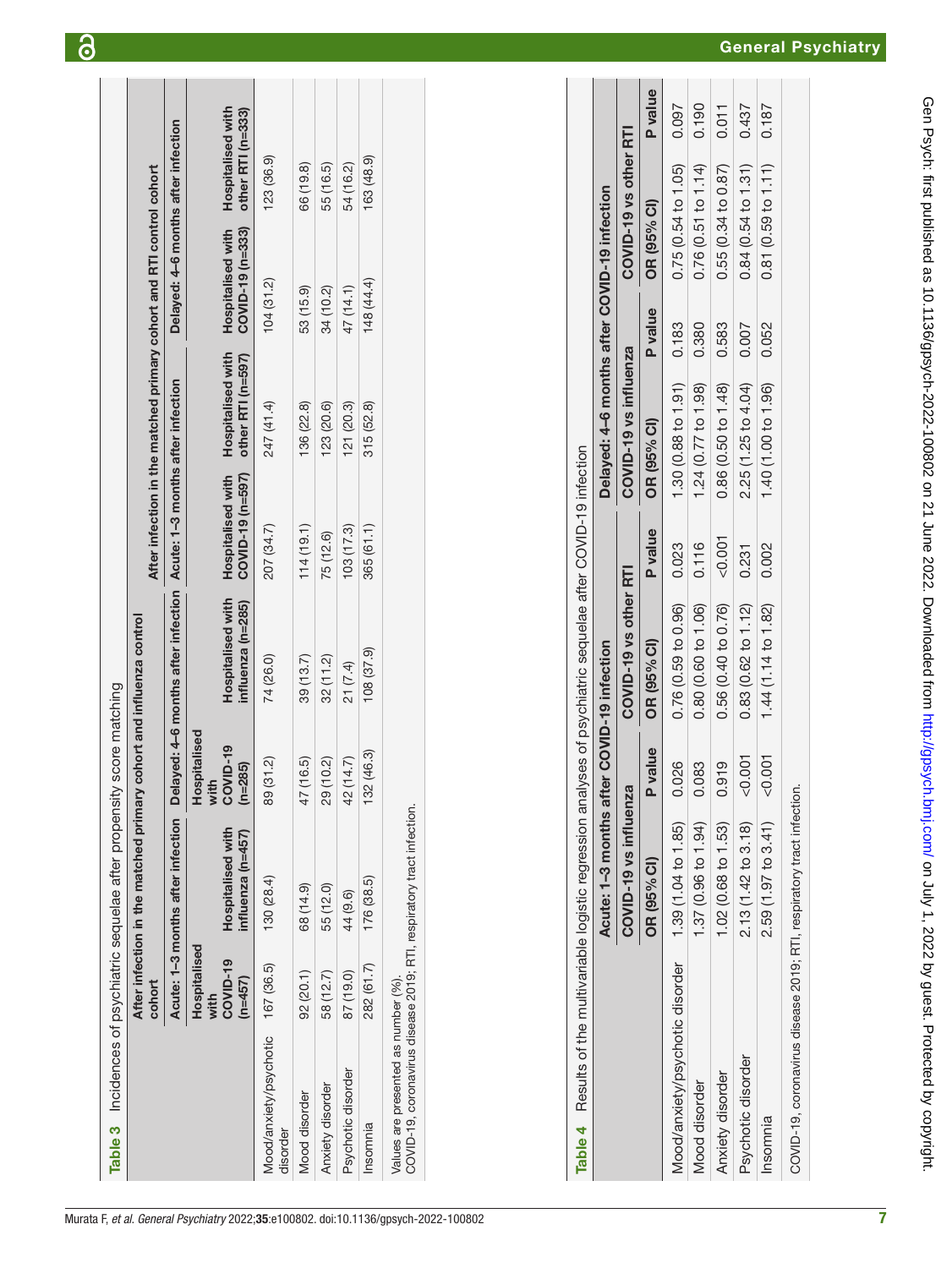|                                                                                                                                                                                                | Acute: 1-3 months after COVID-19 infection |       |                       |          | Delayed: 4-6 months after COVID-19 infection |                |                       |         |
|------------------------------------------------------------------------------------------------------------------------------------------------------------------------------------------------|--------------------------------------------|-------|-----------------------|----------|----------------------------------------------|----------------|-----------------------|---------|
|                                                                                                                                                                                                | COVID-19 vs influenza                      |       | COVID-19 vs other RTI |          | COVID-19 vs influenza                        |                | COVID-19 vs other RTI |         |
|                                                                                                                                                                                                | OR (95% Cl)                                | value | OR (95% CI)           | P value  | OR (95% CI)                                  | <b>P</b> value | OR (95% CI)           | P value |
| Mood/anxiety/psychotic disorder                                                                                                                                                                | 1.38 (1.02 to 1.87)                        | 0.038 | 0.77 (0.60 to 0.99)   | 0.045    | 1.09 (0.70 to 1.70) 0.688                    |                | $0.62$ (0.42 to 0.91) | 0.097   |
| Mood disorder                                                                                                                                                                                  | 1.55 (1.05 to 2.29)                        | 0.026 | 0.97(0.71 to 1.32)    | 0.823    | 0.76(0.42 to 1.38)                           | 0.372          | 0.50(0.29 to 0.85)    | 0.190   |
| <b>Anxiety disorder</b>                                                                                                                                                                        | 1.04 (0.62 to 1.74)                        | 0.885 | $0.51$ (0.35 to 0.76) | 0.001    | 1.15 $(0.54 \text{ to } 2.43)$               | 0.715          | 0.56 (0.30 to 1.03)   | 0.011   |
| Psychotic disorder                                                                                                                                                                             | 1.79 (1.19 to 2.70)                        | 0.005 | 0.77(0.56 to 1.05)    | 0.097    | $1.27$ (0.69 to 2.35)                        | 0.436          | 0.56 (0.34 to 0.94)   | 0.027   |
| Insomnia                                                                                                                                                                                       | 2.88 (2.18 to 3.81)                        | 0.001 | 1.80 (1.42 to 2.27)   | $-0.001$ | $1.22$ (0.82 to $1.80$ )                     | 0.322          | 0.69 (0.49 to 0.98)   | 0.036   |
| In this sensitivity analysis, psychiatric sequelae were defined using both recorded diagnoses and drug prescriptions.<br>COVID-19, coronavirus disease 2019; RTI, respiratory tract infection. |                                            |       |                       |          |                                              |                |                       |         |

with the results of a previous study.<sup>[12](#page-8-8)</sup> Among our patients, insomnia had the highest incidence within 3 months after COVID-19 infection. The incidence of insomnia was also higher in patients with COVID-19 than in patients with influenza, although this difference was not statis tically significant. A meta-analysis reported that sleep disturbances (including insomnia) occurred in approx imately  $34\%$  of patients with COVID-19.<sup>19</sup> In addition, other studies have indicated that patients with COVID-19 experience higher rates of insomnia than those without  $\overrightarrow{COVID-19}$ .<sup>11 20</sup> The higher risk of insomnia after COVID-19 infection could be influenced by the onset and persistence of physical symptoms. The common sequelae of COVID-19 include fatigue, $4^{-10}$  dyspnoea<sup>4–6 8</sup> <sup>10</sup> and cough.<sup>4-8</sup> Moreover, patients with COVID-19 can experience decreased respiratory function even after hospital discharge.<sup>9 21</sup> The persistence of such symptoms during sleep may contribute to the development of insomnia and other sleep disorders.

This study also found that patients with COVID-19 had a generally lower risk of anxiety disorder 1–3 months and 4–6 months after infection when compared with patients with other RTI. These findings differ from those of previous studies. $\frac{1112}{2}$  It has been reported that the majority of patients who exhibited anxiety and depressive symp toms 3-6 months after COVID-19 onset had already experienced these symptoms during the first  $3$  months.<sup>22</sup> It is possible that people were generally experiencing more anxiety during the COVID-19 pandemic<sup>[22 23](#page-9-2)</sup> and may not have complained of additional anxiety after COVID-19 infection. Patients with COVID-19 also had lower inci dences of the other psychiatric sequelae (except for anxiety disorder) than patients with other RTI, although these differences were not significant. Other RTI may be associated with a higher incidence of psychiatric disorders over time. Our findings suggest that COVID-19 has a long-term disease progression that is stronger than influ enza and weaker than other RTI.

The sensitivity analysis, which identified psychiatric sequelae using drug prescriptions in addition to diag nosis codes, produced similar results to the base case analysis. Patients with COVID-19 who survived the first 30 days after diagnosis have shown an increased use of sleep medications, $\frac{11}{11}$  which indicates a higher incidence of insomnia. Also, the use of antidepressants may suggest a higher incidence of mood/anxiety/psychotic disorder.<sup>[24](#page-9-3)</sup> Patients with COVID-19 may require pharmacological treatment for psychiatric sequelae that develop in the first 1–3 months after infection.

# Limitations

<span id="page-7-0"></span>Our findings should be interpreted with consideration of several limitations. First, the study was conducted using data from a single Japanese city, and our results may lack generalisability. Kobe city has a population of 1.5 million, which makes it the seventh most popu lous city in Japan. Nevertheless, further studies that cover more regions are needed to verify or refute our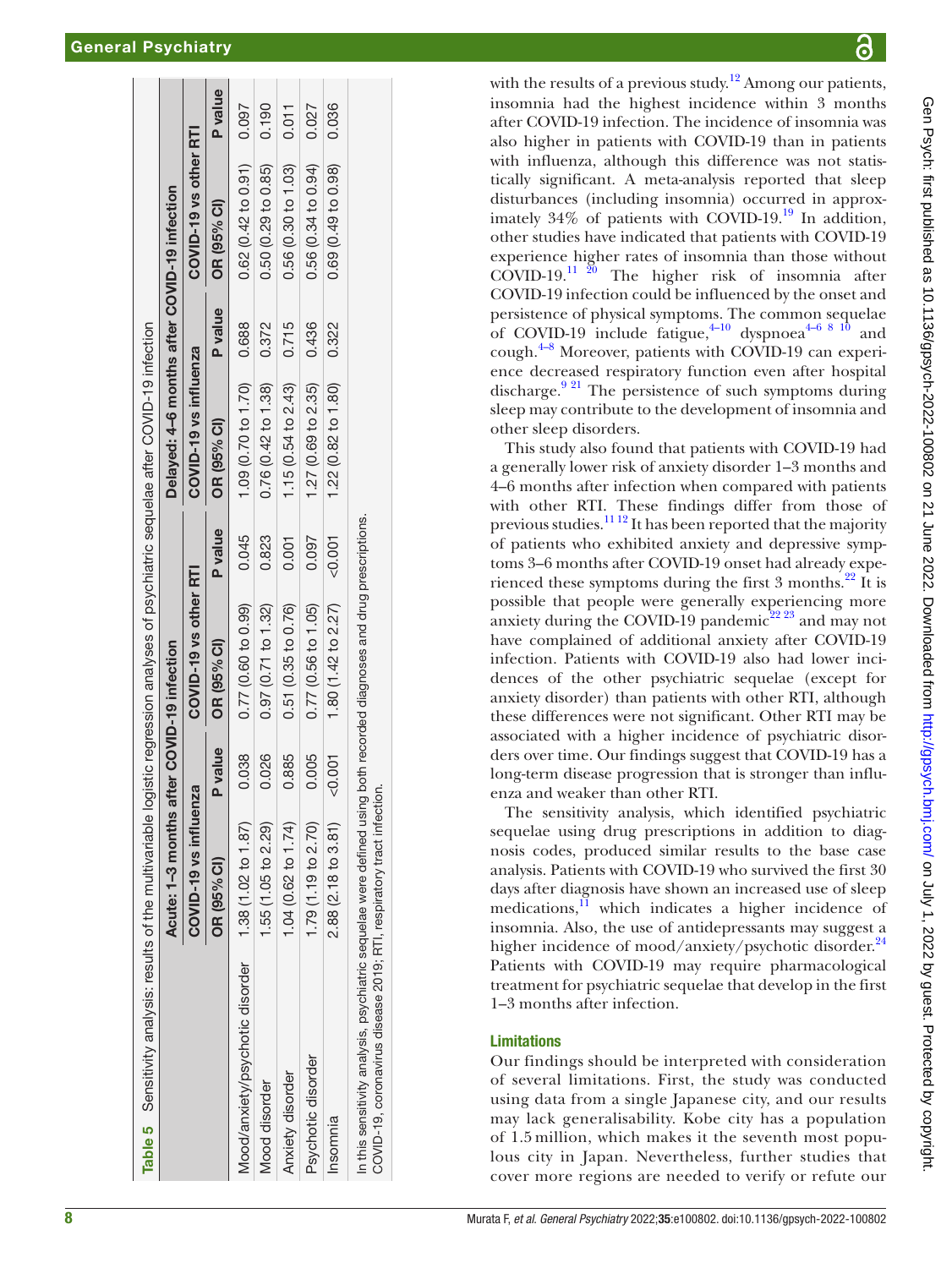findings. Second, our analysis used healthcare claims data, which do not include clinical data such as disease course or laboratory test results. For example, we did not have access to the results of pulmonary function tests and therefore could not ascertain disease severity. Studies have reported that long COVID-19 symptoms are more likely to occur in patients who experienced more severe COVID-19.<sup>9 12</sup> <sup>25</sup> In Japan, patients with COVID-19 with mild disease are usually treated at home or in residential care facilities without medical care, and only those with severe symptoms are hospitalised. As our study focused on hospitalised patients, our study population may contain more severe COVID-19 cases with a higher susceptibility to long COVID-19 symptoms. In addition, we did not include a healthy control group sampled from the general population. Therefore, our findings should be interpreted with caution. Third, our database did not include information on family background and socioeconomic factors, which could influence the development of psychiatric sequelae. For example, insomnia is reportedly asso-ciated with income level and employment status.<sup>[26](#page-9-4)</sup> Furthermore, we could not examine any changes in these factors during the COVID-19 pandemic. Finally, we were unable to determine the severity of the psychiatric disorders. Therefore, we could not consider any differences in this aspect between the acute and delayed psychiatric sequelae.

#### Implications

This is the first study to show that patients with COVID-19 in Japan have a higher risk of developing various psychiatric sequelae (especially insomnia) soon after infection, but are less likely to develop such disorders in the postacute phase. Our findings suggest that it is important to monitor the development of psychiatric disorders soon after COVID-19 infection.

#### **CONCLUSION**

In this study of hospitalised patients in Japan, COVID-19 infection was found to be generally associated with an increased risk of mood/anxiety/psychotic disorder, psychotic disorder and insomnia within 3 months when compared with influenza, as well as an increased risk of insomnia and reduced risk of anxiety disorder within 3 months when compared with other RTI. However, there was a generally low risk of developing new psychiatric sequelae 4–6 months after COVID-19 infection. Healthcare professionals should be especially vigilant for the onset of psychiatric sequelae during the first 3 months after COVID-19 onset. Further research is needed to explore the development of psychiatric sequelae at different time points after hospitalisation for COVID-19.

**Acknowledgements** We gratefully acknowledge and thank AMED, JST FOREST Program, and JSPS KAKENHI Grant-in-Aid for Scientific Research for financial support for this study. We also thank Kobe city for providing the data in this study.

# General Psychiatry

Contributors FM, MM, CI and HF contributed to the study's conception and design. FM carried out the analysis of the data and drafted the manuscript. All authors were involved in the interpretation of the results, as well as in the editing and revision of the manuscript. HF was responsible for the overall content as the guarantor.

Funding This work was supported by AMED under grant number JP21nf0101635 and grants from the JST FOREST Program (grant no. JPMJFR205J) and JSPS KAKENHI (grant no. JP20H00563 and no. JP19K21590).

Competing interests None declared.

Patient consent for publication Not required.

**Ethics approval** The study was approved by the Kyushu University Institutional Review Board for Clinical Research (Approval No. 2021-424).

Provenance and peer review Not commissioned; externally peer reviewed.

Data availability statement Data may be obtained from a third party and are not publicly available. Data cannot be shared for privacy or ethical reasons.

Open access This is an open access article distributed in accordance with the Creative Commons Attribution Non Commercial (CC BY-NC 4.0) license, which permits others to distribute, remix, adapt, build upon this work non-commercially, and license their derivative works on different terms, provided the original work is properly cited, appropriate credit is given, any changes made indicated, and the use is non-commercial. See: [http://creativecommons.org/licenses/by-nc/4.0/.](http://creativecommons.org/licenses/by-nc/4.0/)

#### ORCID iD

Fumiko Murata<http://orcid.org/0000-0002-8751-3401>

#### **REFERENCES**

- <span id="page-8-0"></span>1 Cucinotta D, Vanelli M, Maurizio V. WHO declares COVID-19 a pandemic. *[Acta Biomed](http://dx.doi.org/10.23750/abm.v91i1.9397)* 2020;91:157–60.
- <span id="page-8-1"></span>2 Rogers JP, Chesney E, Oliver D, *et al*. Psychiatric and neuropsychiatric presentations associated with severe coronavirus infections: a systematic review and meta-analysis with comparison to the COVID-19 pandemic. *[Lancet Psychiatry](http://dx.doi.org/10.1016/S2215-0366(20)30203-0)* 2020;7:611–27.
- <span id="page-8-2"></span>3 Vindegaard N, Benros ME. COVID-19 pandemic and mental health consequences: systematic review of the current evidence. *[Brain](http://dx.doi.org/10.1016/j.bbi.2020.05.048)  [Behav Immun](http://dx.doi.org/10.1016/j.bbi.2020.05.048)* 2020;89:531–42.
- <span id="page-8-3"></span>4 Carfì A, Bernabei R, Landi F, *et al*. Persistent symptoms in patients after acute COVID-19. *[JAMA](http://dx.doi.org/10.1001/jama.2020.12603)* 2020;324:603.
- <span id="page-8-11"></span>5 Miyazato Y, Morioka S, Tsuzuki S, *et al*. Prolonged and late-onset symptoms of coronavirus disease 2019. *[Open Forum Infect Dis](http://dx.doi.org/10.1093/ofid/ofaa507)* 2020;7:ofaa507.
- <span id="page-8-6"></span>6 Arnold DT, Hamilton FW, Milne A, *et al*. Patient outcomes after hospitalisation with COVID-19 and implications for follow-up: results from a prospective UK cohort. *[Thorax](http://dx.doi.org/10.1136/thoraxjnl-2020-216086)* 2021;76:399–401.
- <span id="page-8-4"></span>7 Xiong Q, Xu M, Li J, *et al*. Clinical sequelae of COVID-19 survivors in Wuhan, China: a single-centre longitudinal study. *[Clin Microbiol](http://dx.doi.org/10.1016/j.cmi.2020.09.023)  [Infect](http://dx.doi.org/10.1016/j.cmi.2020.09.023)* 2021;27:89–95.
- 8 Logue JK, Franko NM, McCulloch DJ, *et al*. Sequelae in adults at 6 months after COVID-19 infection. *[JAMA Netw Open](http://dx.doi.org/10.1001/jamanetworkopen.2021.0830)* 2021;4:e210830.
- <span id="page-8-5"></span>Huang C, Huang L, Wang Y, et al. 6-Month consequences of COVID-19 in patients discharged from hospital: a cohort study. *[Lancet](http://dx.doi.org/10.1016/S0140-6736(20)32656-8)* 2021;397:220–32.
- 10 Sigfrid L, Drake TM, Pauley E, *et al*. Long Covid in adults discharged from UK hospitals after Covid-19: a prospective, multicentre cohort study using the ISARIC WHO Clinical Characterisation Protocol. *[Lancet Reg Health Eur](http://dx.doi.org/10.1016/j.lanepe.2021.100186)* 2021;8:100186.
- <span id="page-8-7"></span>11 Xie Y, Xu E, Al-Aly Z. Risks of mental health outcomes in people with covid-19: cohort study. *[BMJ](http://dx.doi.org/10.1136/bmj-2021-068993)* 2022;376:e068993.
- <span id="page-8-8"></span>12 Taquet M, Geddes JR, Husain M, *et al*. 6-month neurological and psychiatric outcomes in 236379 survivors of COVID-19: a retrospective cohort study using electronic health records. *[Lancet](http://dx.doi.org/10.1016/S2215-0366(21)00084-5)  [Psychiatry](http://dx.doi.org/10.1016/S2215-0366(21)00084-5)* 2021;8:416–27.
- <span id="page-8-9"></span>13 Nalbandian A, Sehgal K, Gupta A, *et al*. Post-acute COVID-19 syndrome. *[Nat Med](http://dx.doi.org/10.1038/s41591-021-01283-z)* 2021;27:601–15.
- <span id="page-8-10"></span>14 Sanchez-Ramirez DC, Normand K, Zhaoyun Y, *et al*. Long-term impact of COVID-19: a systematic review of the literature and metaanalysis. *[Biomedicines](http://dx.doi.org/10.3390/biomedicines9080900)* 2021;9:900.
- <span id="page-8-12"></span>15 Fukuda H, Ishiguro C, Ono R. The Longevity Improvement & Fair Evidence (LIFE) study: overview of the study design and baseline participant profile. *J Epidemiol* 2022. (In press)
- <span id="page-8-13"></span>16 Soriano JB, Murthy S, Marshall JC, *et al*. A clinical case definition of post-COVID-19 condition by a Delphi consensus. *[Lancet Infect Dis](http://dx.doi.org/10.1016/S1473-3099(21)00703-9)* 2022;22:e102–7.
- <span id="page-8-14"></span>17 Orimo H, Ito H, Suzuki T, *et al*. Reviewing the definition of "elderly". *[Geriatr Gerontol Int](http://dx.doi.org/10.1111/j.1447-0594.2006.00341.x)* 2006;6:149–58.